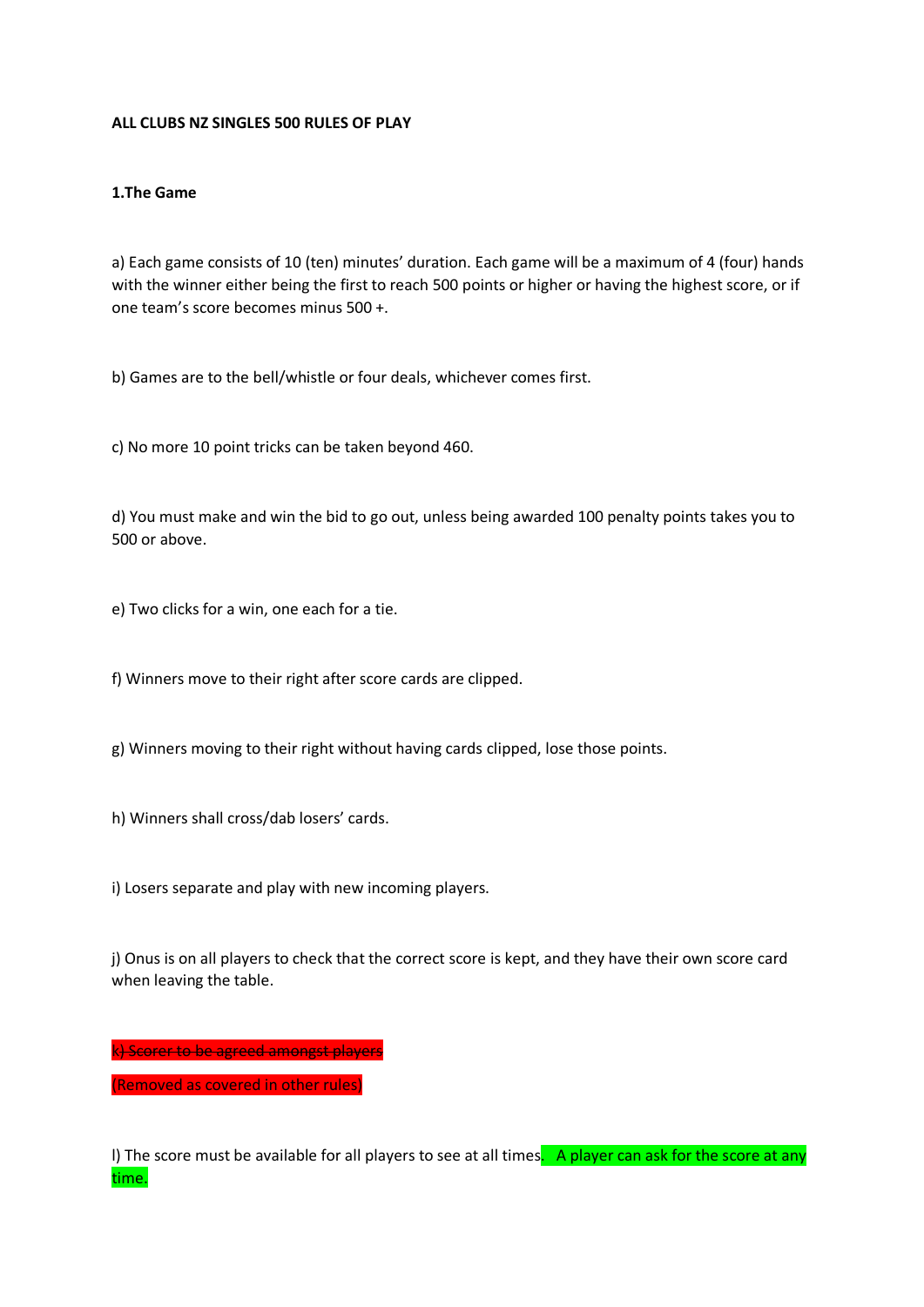m) Once the deal is complete, players cannot discuss the score until the end of the hand.

n) No discussion can take place between partners as to the score during bidding or play. (Moved from bidding section)

# **2.The Deal**

a) Scorer shall be first to deal, players cut for deal, if more than one person wishes to be scorer. W

b) When cutting for deal, hearts are high, spades are low for cards of equal value.

c) First game of a session, all players cut for dealw . ( Removed as the Scorer is dealer)

d) All further games in the session, the losers cut. ( Removed as the Scorer is dealer

e) Cards to be shuffled by the dealer and cut by an opponent.

f) The cut must leave at least four (4) cards in each pack.

g) Cards to be dealt (either) 3-4-3 or 3-2-3-2.

h) Single cards to be dealt to the kitty (3).

i) Last card goes to the dealer, not the kitty.

j) Cards to be dealt so that play may commence as soon as the start bell/whistle sounds.

k) Cards to remain on the table until the deal is complete

, and each player checks they have 10 cards and the kitty has 3 cards. (Moved to rule N.)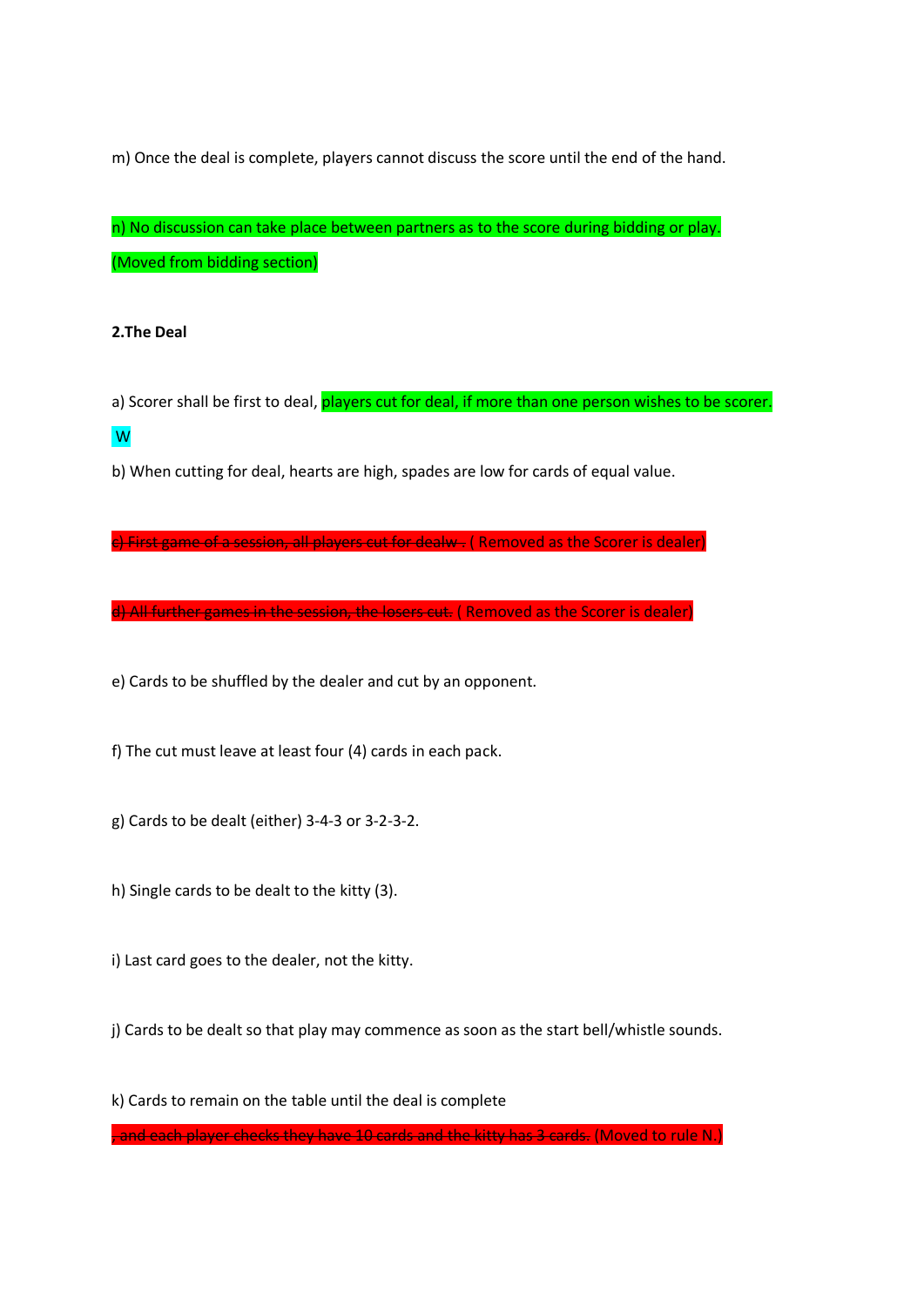l) Dealer may correct hands or kitty before hands are picked up by players.

m) Providing all cards have been dealt prior to the finish bell/whistle, that hand is deemed to have started.

N. Each player checks they have 10 cards and the kitty has 3 cards.

## **3. Misdeal**

a) If any card is exposed during the deal.

b) If the cards are not cut prior to the deal.

c) A player, on picking up their cards or during bidding, finds they have an incorrect number of cards.

d) Two misdeals in a row by the same dealer, the deal passes to the next player; the hand still has to be dealt, but now with the new dealer.

e) If during bidding players find they have the incorrect number of cards in their hand, it is a misdeal. No penalty. (Remove as covered in rule C)

e) There is no penalty for a misdeal.

f) A player dealt no picture cards cannot throw in the cards for a new deal; this is a legal hand.

## **4. Bidding**

a) Players to announce their bid in sequence, starting with the person to the left of the dealer.

b) A legal bid consists of starting with the number of tricks, followed by a suit or No Trumps.

c) Misere and Open Misere are not legal bids.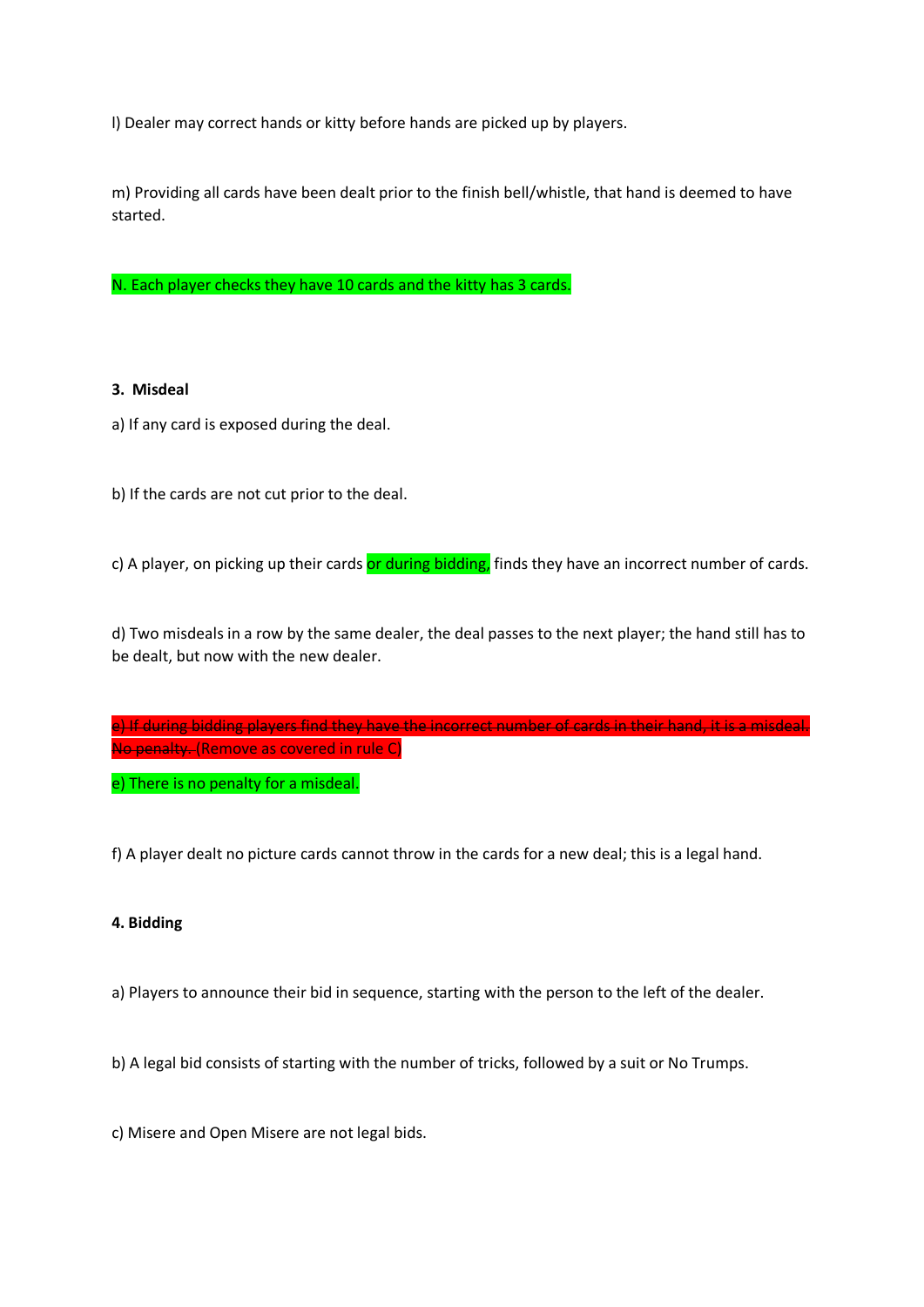d) An acceptable call for No Bid is – Away or No.

e) If no player bids, the kitty is not picked up and the hand is played as NO Trumps. The lead is to the left of the dealer. 10 points are awarded for each trick taken.

f) If two or more players bid, each new bid must be of greater scoring value. If a player calls a bid of lower value than the current bid, they are forced to bid that suit and must increase their number of tricks bid to make their bid legal. They cannot pass the incorrectly called bid.

f) If a player bids out of turn, it is a legal bid. However, if one or more bids are made on that round the player who called out of turn must have another bid in that suit only. The player may not pass or change suit. (Rule replaced with new rule G)

g) If a player bids out of turn, it is a live bid, however, bidding must continue in the correct order. When it is the players correct turn to bid, the player may not pass or change suit, for that bid.

h) If a player changes the suit they have previously bid for the hand, all players may re-enter the bidding, even if they have previously passed in any of the previous rounds.

i) If two or more players bid, the player who is left with the bid may change suit once or increase the bid. All other players may then re-enter the bidding. If no other player re-enters that bid must stand.

j) If only one player bids on the first round, that player may increase their bid only once. They may not change the suit. If the player increases their bid, all other players may re-enter the bidding.

## **5. During Play**

a) Any cards exposed by players shall remain face up on the table and played at the first legal opportunity. No penalty will apply.

b) Any indication from a player that they have a particular card, shall be deemed a tabled/ exposed card.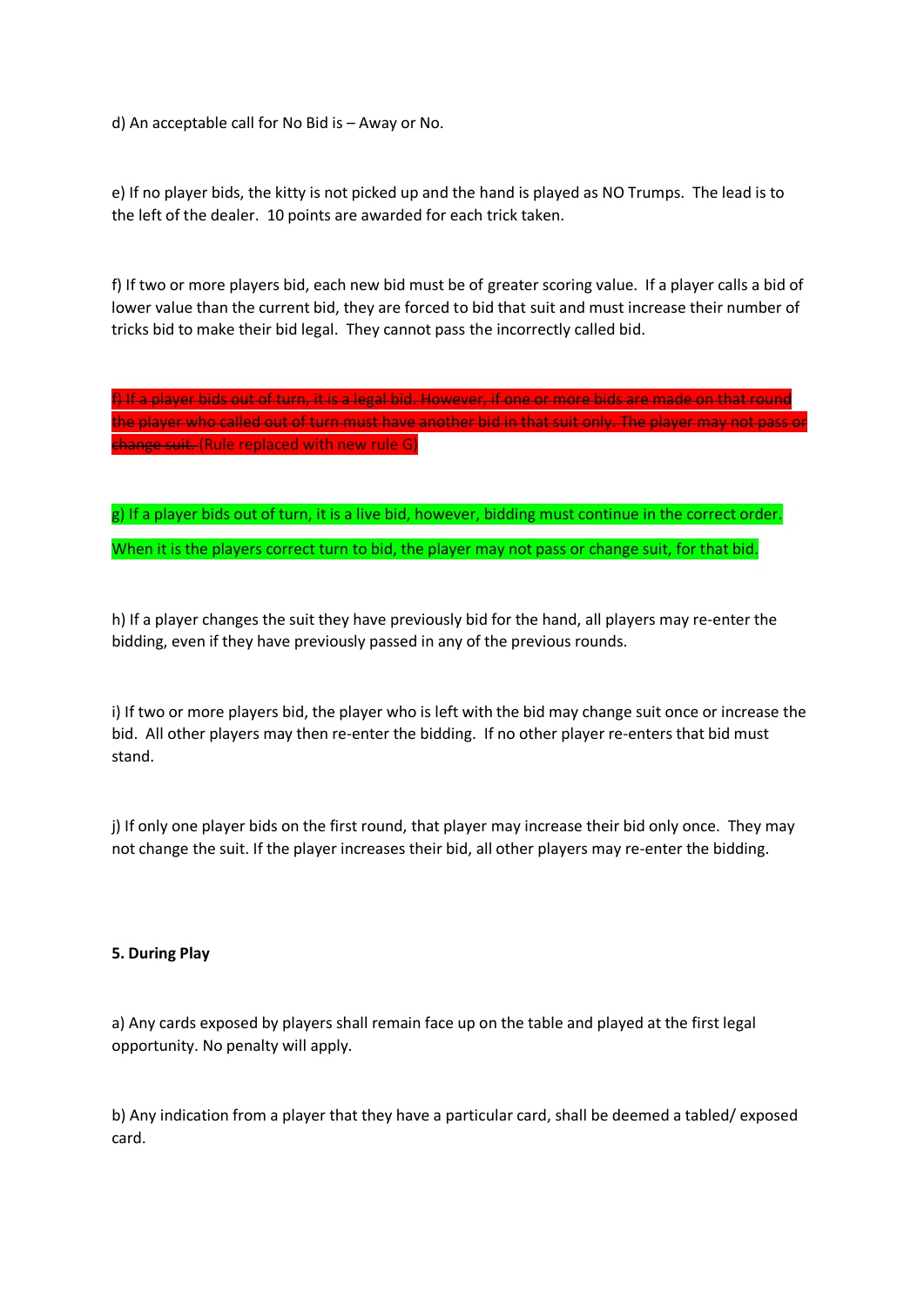c) During play, cards must be played out one at a time into the centre of the table. The team that wins the trick collects the four cards.

d) If the maker lays down or shows the remaining balance of their hand, the hand ends immediately. The maker's bid is deemed lost and the bid deducted from their score. 100 points are awarded to the opposition's score.

e) If the opposition lays down or shows the balance of their hand, the makers automatically add the bid to their score. The opposition score no points.

f) If during play the maker or their partner finds they have an incorrect number of cards in their hand during play, the hand ends immediately. The maker's bid is deemed lost and the bid deducted from their score. 100 points are awarded to the opposition's score.

g) If during play one of the opposition finds they have an incorrect number of cards in their hand, the hand ends immediately. The makers automatically add the bid to their score. The opposition scores no points.

h) If during play more than one player finds they have the wrong number of cards in their hands, the hand ends immediately, and a re-deal is made.

## **6. Joker**

## Trump Suit Contract

a) When there is a trump suit contract, the joker belongs to that suit and becomes the highest trump card. It must be played if necessary to follow suit and can be played even if you have suit cards still in your hand.

No Trump Contract

b) In a no trump contract, the joker is a suit by itself, but is also the highest card of any suit and wins any trick in which it is legally played.